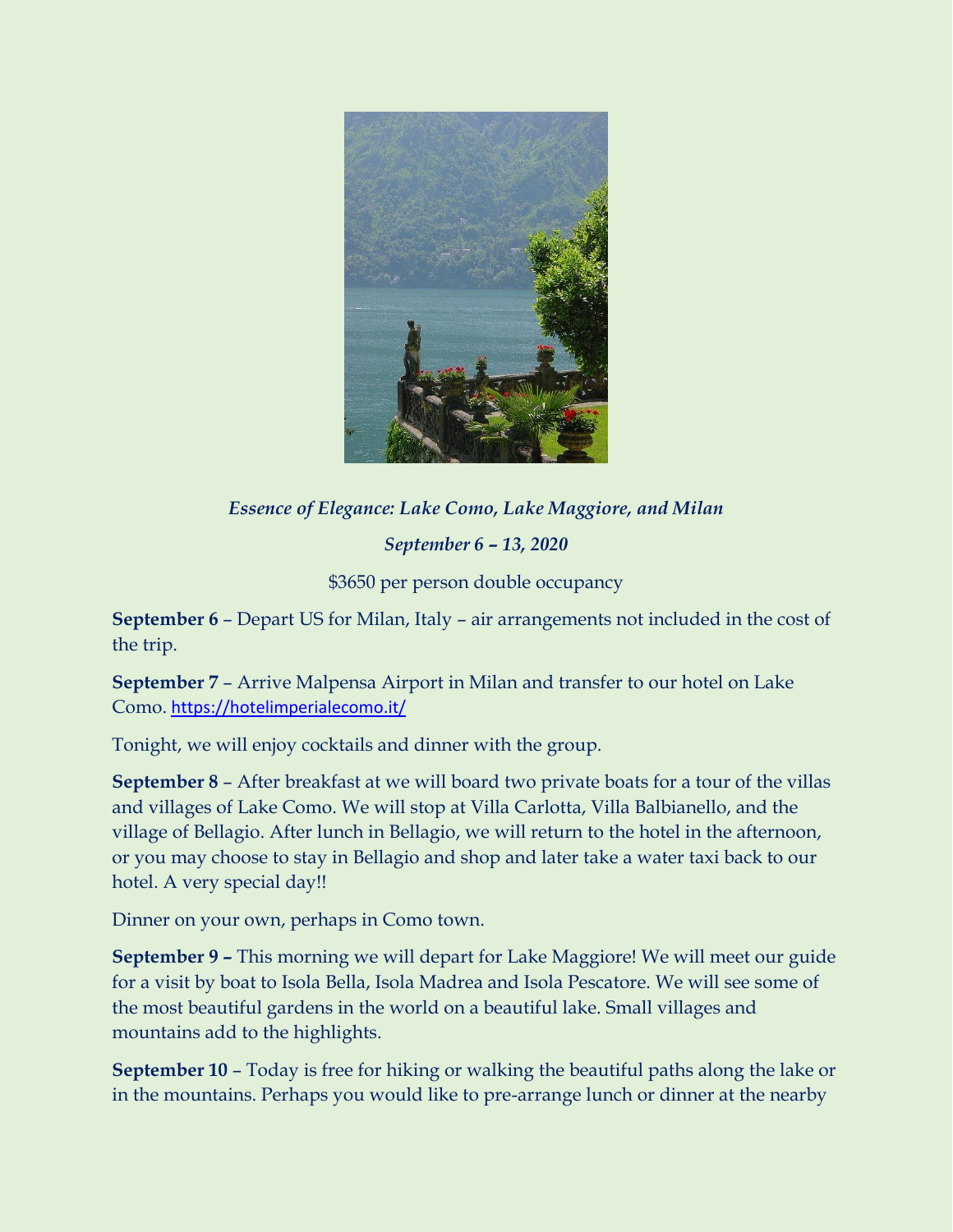Villa d'Este, one of the most beautiful hotels and grounds in Europe and near our hotel. Other villages as well as Como are beautiful for visits.

**September 11**– This morning after breakfast we will depart beautiful Lake Como for Milan. Our hotel is the Carlton Baglioni in the city center and close to the fashion shops. For those who would like to visit Leonardo's Last Supper, considered one of the most important paintings, in the world, we will make every effort to arrange the visit. (tickets only in range 90 days out.) [https://www.baglionihotels.com/branches/baglioni-hotel-carlton](https://www.baglionihotels.com/branches/baglioni-hotel-carlton-milan/)[milan/](https://www.baglionihotels.com/branches/baglioni-hotel-carlton-milan/)

Dinner at leisure.

**September 12** – This morning after breakfast we will meet our guide for our Fashion Tour in the Golden Triangle of high fashion – Via Della Spiga, Via Montenapoleone, Via Manzoni and also visit lesser known ateliers.

Our dinner together tonight will be at Ristorante Rigolo, a short walk from our hotel.

**September 13** – An early departure for Malpensa Airport for the group.

## **Included in price:**

Two airport transfers based on arrival times. One group transfer for departure. \*\*\*due to the hour drive from Malpensa to Como, we request that you arrive by noon local time. (American, United and Delta as well as other airlines, have flights arriving early in the AM)

6 nights hotel

Breakfast daily

Hotel taxes

Tours and as listed

- Day visiting Como Villas and Villages
- Day on Lake Maggiore and touring gardens
- Half Day Milan Fashion District
- Leonardo's Last Supper

English speaking guides

2 dinners with wine

Escorts! from Just Ladies Traveling!

NOT INCLUDED: